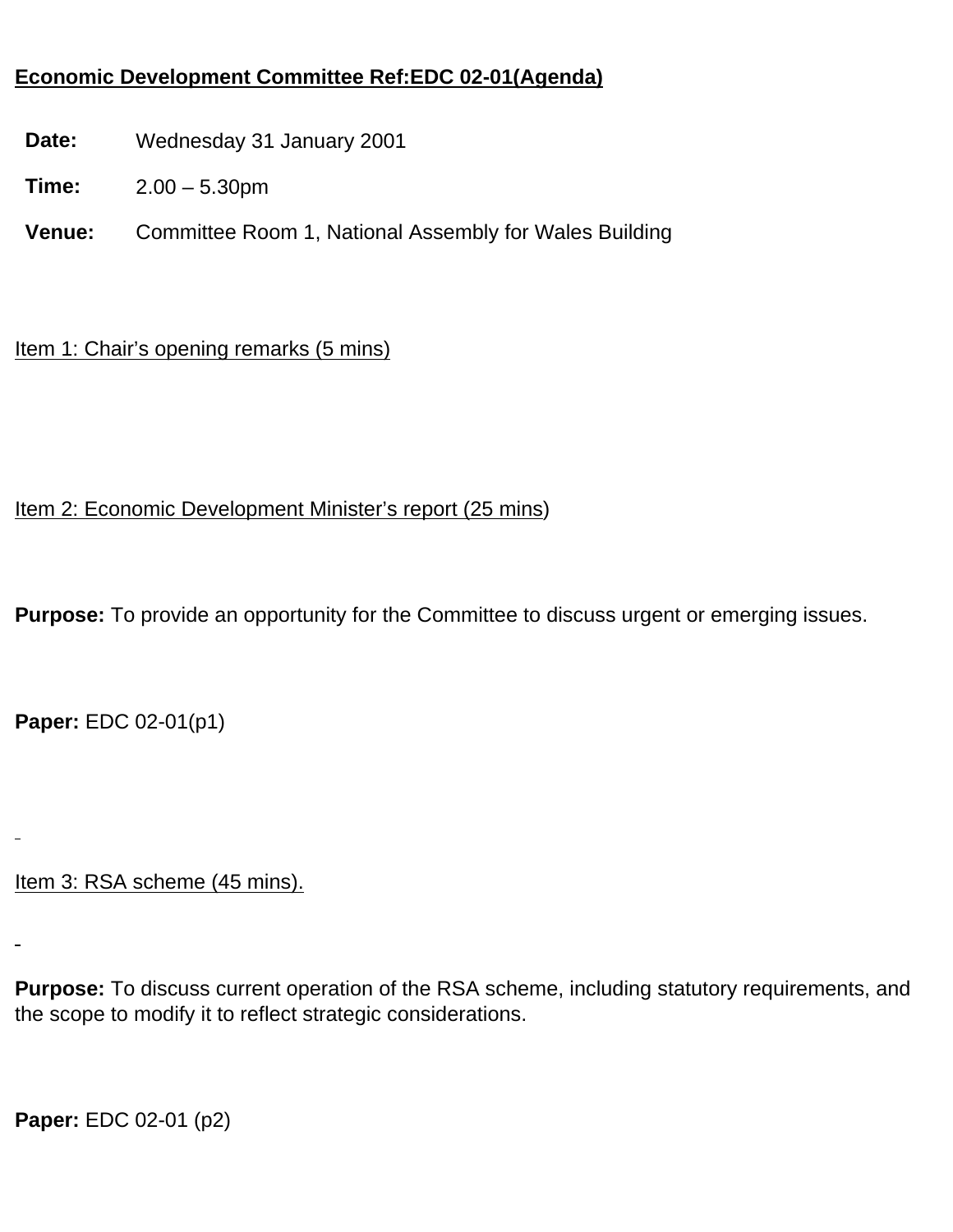**Officials:** Gary Davies(IDD) David Hobbs (IDD)

**External Contributor:** Sheila Drury OBE (WIDAB – Chair of Kemitron plc)

Item 4:Wales TUC (30 mins)

**Purpose:** To discuss the importance that the Wales TUC attaches to the development of partnerships at the work place and the economic benefits of doing this particularly in relation to the manufacturing sector and their proposed strategy.

**Paper:** EDC 02-01(p3)

**In Attendance:** David Jenkins (Wales TUC)

## **BREAK FOR 15 MINUTES**

Item 5:NEDS – final draft.(45 mins)